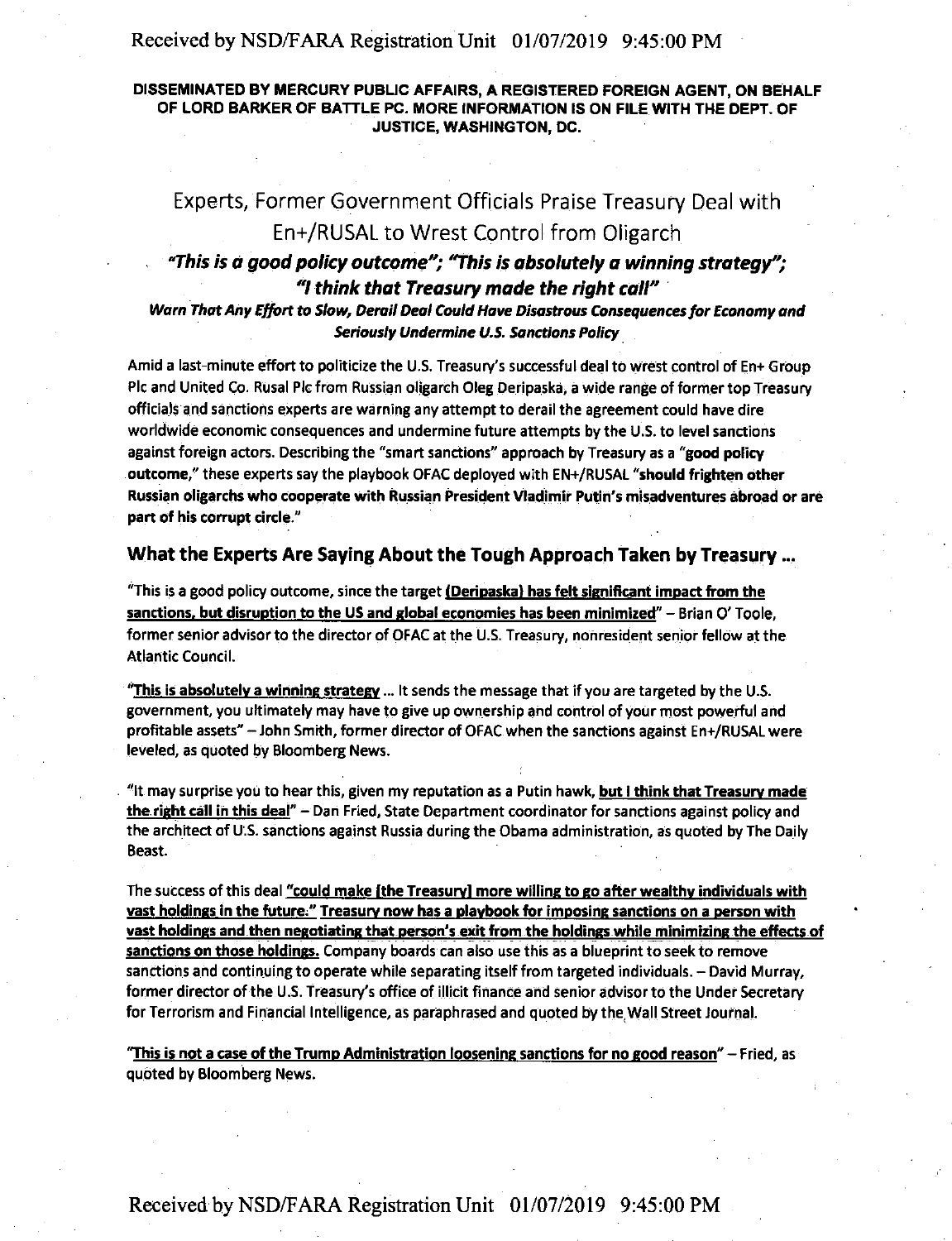"Sanctions targeting RUSAL's founder and now indirect minority shareholder, Oleg Deripaska, worked exactly the way they are supposed to and that Deripaska's fate should frighten other Russian oligarchs who cooperate with Russian President Vladimir Putin's misadventures abroad or are part of his corrupt circle" - O'Toole.

The intent to delist the companies is consistent with U.S. law and general sanctions policy. which is to compela change in behavior. Cutting Mr. Deripaska's stakes in the companies removes the reason for their designations - Erich Ferrari, founder of the boutique sanctions firm Ferrari & Associates PC, as cited by the Wall Street Journal.

#### On the Risk Posed by Congress Derailing the Deal ...

"Failure to act here would undermine both the credibility and effectiveness of U.S. sanctions" -Ferrari.

**"Deripaska has been ousted from a control of the company that has defined** him **for the better part of a quarter.century.** and he won't see a cent from that ousting ••• **Congress should defer to OFAC rather than letting delisting decisions become political footballs" - O'Toole.** 

**"For Congress to come** in **and make what should be a straightforward administrative process into something political undermines the credibility of U.S. sanctions"** - Mi\_chael Dobson, former OFAC senior sanctions policy adviser, as quoted by the The Daily Beast.

**"Moreover, a denial of this action by Congressis legally risky.** If EN+, RUSAL, and ESE can convince **a** US court that Deripaska no longer "owns or controls" either company, it is possible they could win a lawsuit in US courts challenging any continued sanctions against the companies. **A single such loss would undermine the efficacy of US sanctions altogether"** – O'Toole.

#### **Key articles:**

The Atlantic Council: The RUSAL Deal: A Good Outcome?

The Wall Street Journal: Experts Point to Longstanding Policy in En+, Rusal Sanctions Removal Plan .

The Daily Beast: Dems-Move to Block Trump From Lifting Sanctions on Russian Oligarch

Bloomberg: Trump's RUSAL Relief Tests Whether Deripaska is in the Driver's Seat